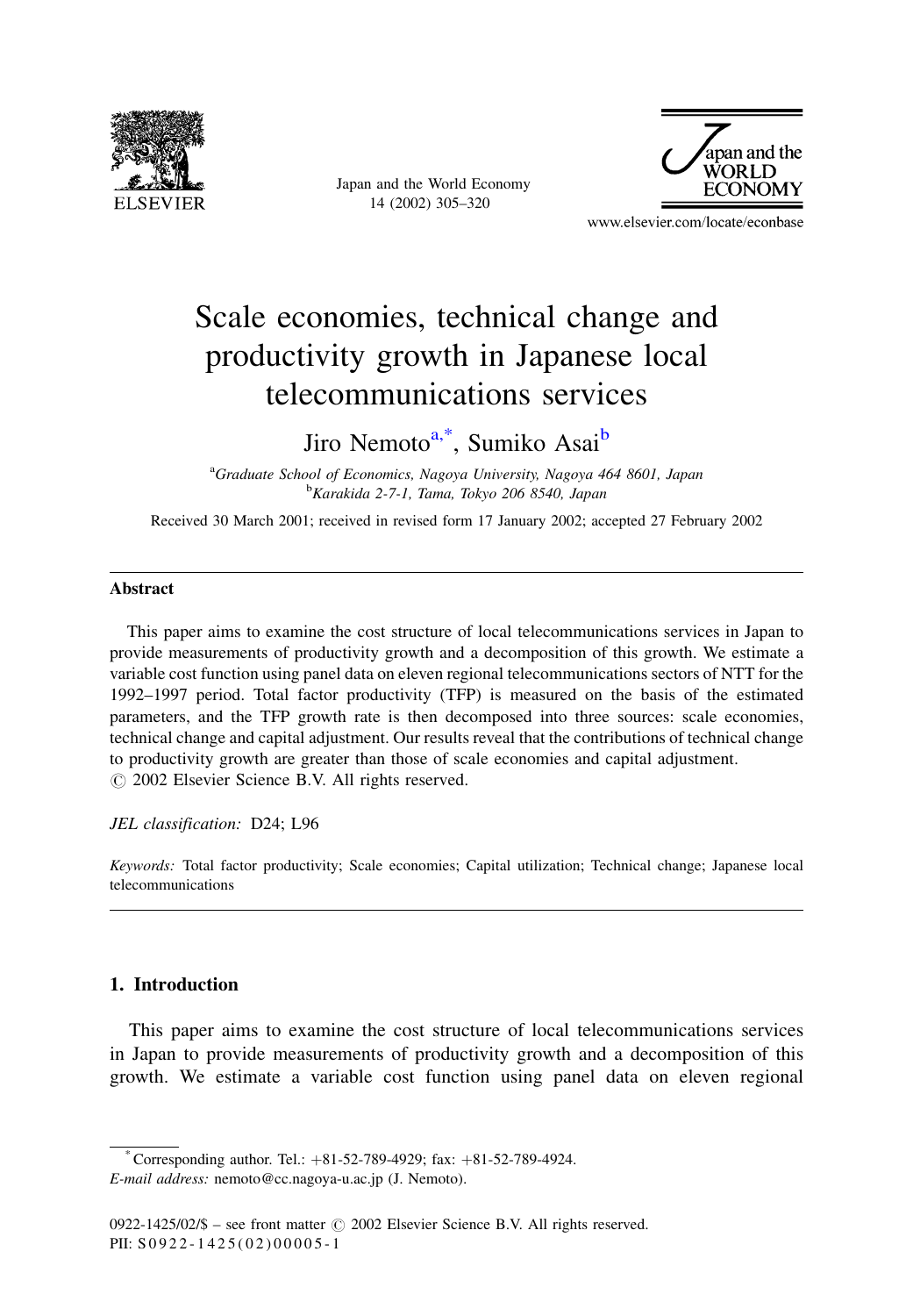telecommunications sectors of NTT for the period  $1992-1997$ .<sup>1</sup> Total factor productivity (TFP) is measured on the basis of the estimated parameters, and the TFP growth rate is then decomposed into three sources: scale economies, technical change and capital adjustment. Our results reveal that the contributions of technical change to productivity growth are greater than those of scale economies and capital adjustment. We also find out that sluggish adjustment of capital prevents the fast growth of productivity for some regional sectors.

This paper has some policy implications for the price regulation of incumbent local exchange carriers. Like British Telecom in the UK, the regional sectors of NTT have been subject to the price-cap regulation in the form of RPI- $X$ , where RPI and  $X$  are the inflation rate and the expected rate of productivity growth, respectively.<sup>2</sup> Thus, the increase in the average price of local services must be kept to less than an increase in RPI-X. In implementing the price-cap regulation, the level of the  $X$  factor is debated because a high X factor may jeopardize the firm's survival while a low X factor may fail to provide incentives for cost reduction. The analysis in the present paper suggests that the current  $X$ set by MPT is comparable to our estimates of TFP growth if its slowdown tendency is taken into consideration.<sup>3</sup>

Although the telecommunications industry has received increasing attention worldwide, there are only a few empirical studies on cost structures and productivity of Japanese telecommunications. To the best of our knowledge, these include Oniki et al. (1994) and Suevoshi (1996, 1997). Oniki et al. (1994) investigated the productive performance of NTT during 1958–1987 using a framework similar to that of the present study. Their primary concern was the effects of the 1985 reform by which NTT was privatized and the telephony market was liberalized. Sueyoshi (1997) used the data envelopment analysis (DEA) to evaluate the 1985 reform by comparing NTT's managerial efficiency before and after 1985. Using econometric techniques as well as DEA, Sueyoshi (1996) also examined the divestiture of NTT in 1999 by testing whether the cost structure exhibits subadditivity or economies of scope.

The previous studies are mainly concerned with the managerial form of NTT and thereby deal with its entire cost structure. Unlike those studies, we focus on the local services, for which issues of regulating incumbents provoke considerable controversy. We intend to shed light on the possibilities of fostering competition in the local telecommunications market in Japan.

 $1$  The former NTT was a public enterprise and had a monopoly on domestic telecommunications services. It was privatized in 1985 with a proviso obligating the Ministry of Posts and Telecommunications (MPT) to review its system after 5 years. Based on the decision by MPT to implement the Independent Division System in 1990, NTT was reorganized into 11 regional sectors and a long-distance communications sector. While the regional sectors were still parts of NTT, they were required to report financial statements separately and expected to improve efficiency through yardstick competition. With the divestiture of NTT in 1999, the regional sectors were integrated into two companies: NTT East Japan and NTT West Japan. These are currently the incumbent local exchange operators and participate in the holding company NTT, together with NTT Communications, a longdistance operator.

 $2$  In October 2000, MPT shifted its regulation regime from traditional rate-of-return regulation to the price-cap.  $3$  Similarly to the price-cap regulation for British Telecom, the  $X$  factors for the regional NTTs are not

determined by TFP, but on the basis of estimated future costs incorporating anticipated technological progress. In the US, TFP was once used in setting the X factor for AT&T during the 1989–1995 year. See Laffont and Tirole (2000) for theoretical rationale and practical aspects of the price-cap regulation.